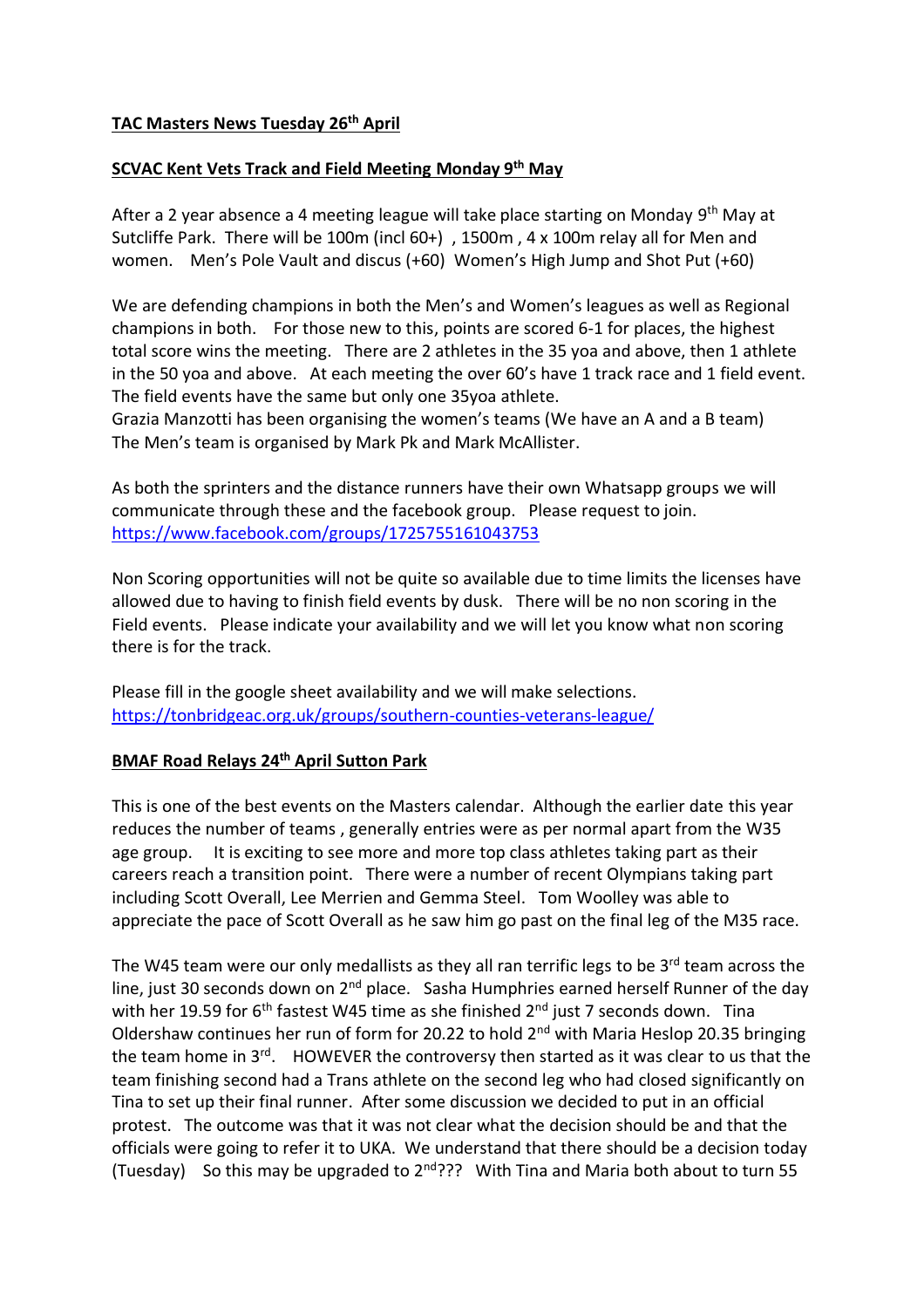yoa, this was a terrific result. Grazia Manzotti and Pearl Pearce raced as an incomplete team.



This was the first time that we had ever entered an M35 team. It was a great performance against some strong teams, Dan Bradley leading the way with 17.35 on the  $4<sup>th</sup>$  leg as the team moved into 3<sup>rd</sup> place. Jay Smith 16.35 had shown a terrific return to form as he advance the team to 5<sup>th</sup> at the end of leg 2. Tom Woolley had the unenviable task of trying to hang on to a lead of about 1 min 30 sec over Scott Overall, we fancied Tom in a sprint finish if he could just hang on to that point. Scott Overall ran the fastest leg of the day!!! The team finished a very respectable  $6<sup>th</sup>$  with plenty of quality teams behind them.



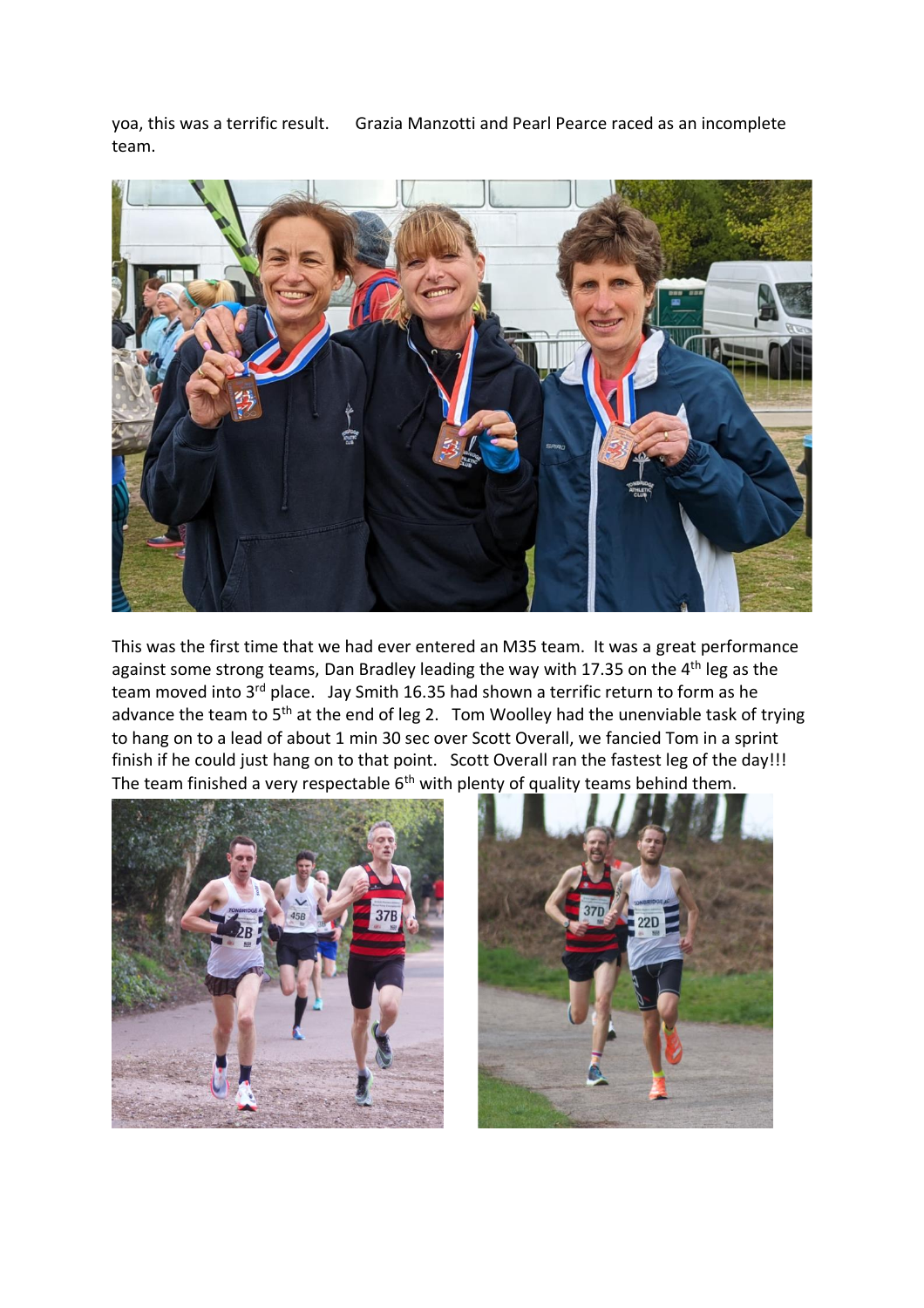The M55 team had targeted a top 10 finish, however unfortunately Tony Fullbrook had a family crisis overnight and was unable to run. Cain Bradley valiantly stepped up at two hours notice to complete the team as they finished 28<sup>th</sup>.

Ben Reynolds (running 1<sup>st</sup> Claim for THH) ran a fabulous 17.13, which was the fastest M55 time on the day, however he was racing in the M45 age group so was not eligible for the award. He will be back on the track for TAC at Sutcliffe Park.

The M45 team finished the highest that we have ever managed,  $16<sup>th</sup>$  was considerably higher than the 23<sup>rd</sup> in 2018. Nick Arnott 18.29 was 29<sup>th</sup> fastest leg overall as he was  $12<sup>th</sup>$  on the  $1<sup>st</sup>$  leg. Chris Potter 20.46 and Antony Crush 20.16 had solid runs as they return from illness and injury. Graeme Saker 20.18 looked as smooth as ever as he made his first competitive comeback after major knee surgery to bring the team home in  $16^{\text{th}}$ .

Results [https://www.nice-work.org.uk/races/BMAF-](https://www.nice-work.org.uk/races/BMAF-Relays/2022)[Relays/2022](https://www.nice-work.org.uk/races/BMAF-Relays/2022)

[https://athleticsweekly.com/event-reports/new-winners-at](https://athleticsweekly.com/event-reports/new-winners-at-bmaf-road-relays-1039955923/)[bmaf-road-relays-1039955923/](https://athleticsweekly.com/event-reports/new-winners-at-bmaf-road-relays-1039955923/)



### Records Galore

Ben Cole Boston Marathon ran a new M35 record of 2.28.22. Ben Hepden ran 3.07.44. I understand the second half is not easy!

There were several age group records set at the Tonbridge Open meeting. Mark McAllister took the M50 150m record from Richard Christian, as he lowered the time to 18.70. There were also records for Di Wright W50 22.09 and Nina Ridge W45 22.33. Peter Buxton set a M60 shot put record of 9.92m



#### **Folkstone 10 Mile**

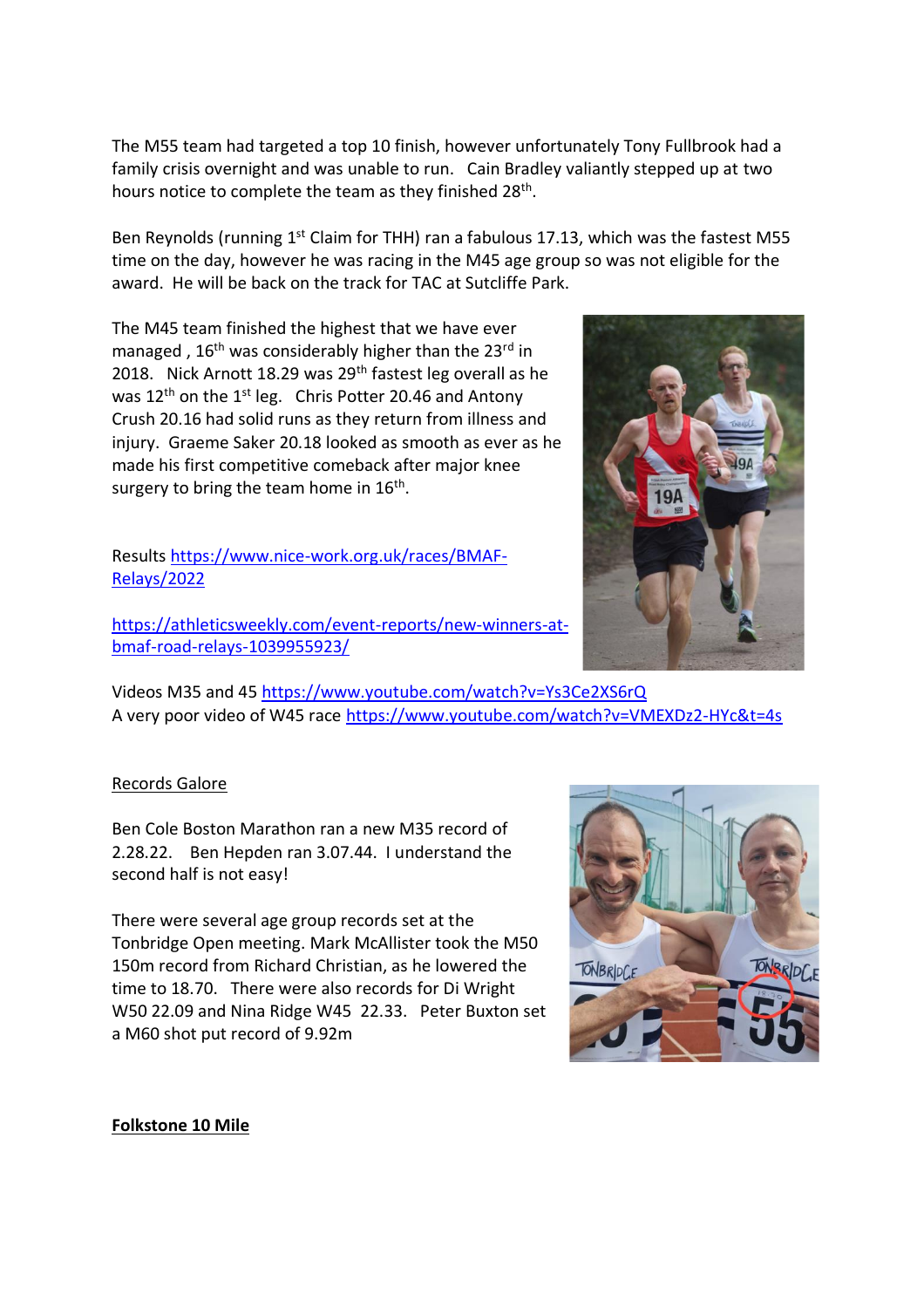In warm conditions Helen Gaunt set a club record for TAC W35 and W40 59.07 at Folkstone where Nichola Evans 1.04.26 and Penny Pilbeam 1.12.39 combined with her to be 1<sup>st</sup> team. Dan Bradley was 3rd Male in 53.09.



# **Grazia Manzotti Race walking**

London Inter Cub Challenge

"On Saturday 16th April I competed in the London Inter Club challenge 5000 racewalk on the track. This race was part of the Enfield league. The Enfield Race Walking League was established in 1997 to promote race walking.

The league consists of around 12 races throughout the year with points gained from the best 9 races counting towards the league table.

It is a friendly league with walkers of all abilities ranging from recreational walkers through to National Champions and Olympians.

I got a 10 seconds PB, results are on power of 10"

[https://thepowerof10.info/results/results.aspx?meetingid=454320&event=5000W&venue=Lee+Valley&date=16-](https://thepowerof10.info/results/results.aspx?meetingid=454320&event=5000W&venue=Lee+Valley&date=16-Apr-22) [Apr-22](https://thepowerof10.info/results/results.aspx?meetingid=454320&event=5000W&venue=Lee+Valley&date=16-Apr-22)